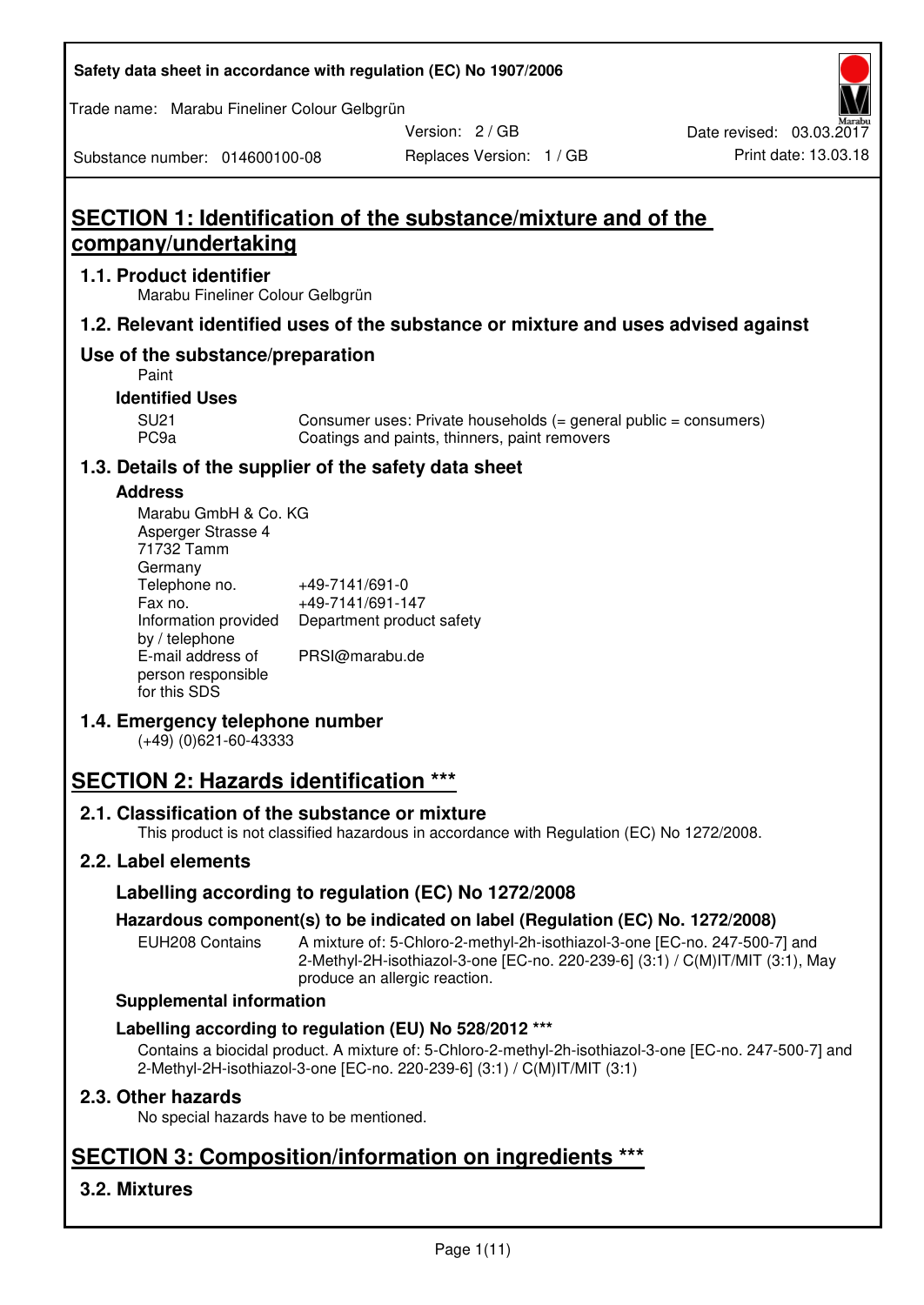| Safety data sheet in accordance with regulation (EC) No 1907/2006                                                                                                 |                                                                                                                       |                              |                                                      |                                                         |      |                                                  |
|-------------------------------------------------------------------------------------------------------------------------------------------------------------------|-----------------------------------------------------------------------------------------------------------------------|------------------------------|------------------------------------------------------|---------------------------------------------------------|------|--------------------------------------------------|
| Trade name: Marabu Fineliner Colour Gelbgrün                                                                                                                      |                                                                                                                       |                              |                                                      |                                                         |      |                                                  |
| Substance number: 014600100-08                                                                                                                                    |                                                                                                                       | Version: 2 / GB              |                                                      | Replaces Version: 1 / GB                                |      | Date revised: 03.03.2017<br>Print date: 13.03.18 |
|                                                                                                                                                                   |                                                                                                                       |                              |                                                      |                                                         |      |                                                  |
| <b>Chemical characterization</b><br>Paint based on water                                                                                                          |                                                                                                                       |                              |                                                      |                                                         |      |                                                  |
| <b>Hazardous ingredients</b>                                                                                                                                      |                                                                                                                       |                              |                                                      |                                                         |      |                                                  |
| <b>Ethanediol</b><br>CAS No.<br>EINECS no.<br>Registration no.<br>Concentration                                                                                   | $107 - 21 - 1$<br>203-473-3<br>01-2119456816-28<br>$>=$                                                               | $\mathbf{1}$                 | $\lt$                                                | 10                                                      | $\%$ |                                                  |
| Classification (Regulation (EC) No. 1272/2008)                                                                                                                    | Acute Tox. 4<br>STOT RE 2                                                                                             |                              | H302<br>H373                                         |                                                         |      |                                                  |
| <b>Bronopol (INN)</b><br>CAS No.<br>EINECS no.<br>Concentration                                                                                                   | $52 - 51 - 7$<br>200-143-0<br>$>=$                                                                                    | 0,01                         | $\lt$                                                | 0,1                                                     | $\%$ |                                                  |
| Classification (Regulation (EC) No. 1272/2008)                                                                                                                    |                                                                                                                       |                              |                                                      |                                                         |      |                                                  |
|                                                                                                                                                                   | Eye Dam. 1<br>Skin Irrit. 2<br>STOT SE 3<br>Acute Tox. 4<br>Acute Tox. 4<br>Aquatic Acute 1<br>Aquatic Chronic 1      |                              | H318<br>H315<br>H335<br>H302<br>H312<br>H400<br>H410 |                                                         |      |                                                  |
| Concentration limits (Regulation (EC) No. 1272/2008)                                                                                                              | Aquatic Acute 1<br>Aquatic Chronic                                                                                    | H400<br>H410                 | $M = 1$                                              | $M = 10$                                                |      |                                                  |
| A mixture of: 5-Chloro-2-methyl-2h-isothiazol-3-one [EC-no. 247-500-7] and<br>2-Methyl-2H-isothiazol-3-one [EC-no. 220-239-6] (3:1) / C(M)IT/MIT (3:1)<br>CAS No. | 55965-84-9                                                                                                            |                              |                                                      |                                                         |      |                                                  |
| Concentration                                                                                                                                                     |                                                                                                                       |                              | $\,<\,$                                              | 0,0015                                                  | $\%$ |                                                  |
| Classification (Regulation (EC) No. 1272/2008)                                                                                                                    | Acute Tox. 3<br>Aquatic Chronic 1<br>Aquatic Acute 1<br>Skin Sens. 1<br>Skin Corr. 1B<br>Acute Tox. 3<br>Acute Tox. 3 |                              | H331<br>H410<br>H400<br>H317<br>H314<br>H311<br>H301 |                                                         |      |                                                  |
| Concentration limits (Regulation (EC) No. 1272/2008)                                                                                                              |                                                                                                                       |                              |                                                      |                                                         |      |                                                  |
|                                                                                                                                                                   | Skin Corr. 1B<br>Eye Irrit. 2<br>Skin Irrit. 2<br>Skin Sens. 1                                                        | H314<br>H319<br>H315<br>H317 | $>= 0,6$                                             | $\epsilon = 0.06 < 0.6$<br>$= 0,06 < 0,6$<br>$= 0,0015$ |      |                                                  |
| <b>Further ingredients ***</b>                                                                                                                                    |                                                                                                                       |                              |                                                      |                                                         |      |                                                  |
| Glycerol<br>CAS No.<br>EINECS no.<br>Concentration                                                                                                                | $56 - 81 - 5$<br>200-289-5<br>$>=$                                                                                    | 10                           | $\,<\,$                                              | 25                                                      | $\%$ | $[3]$                                            |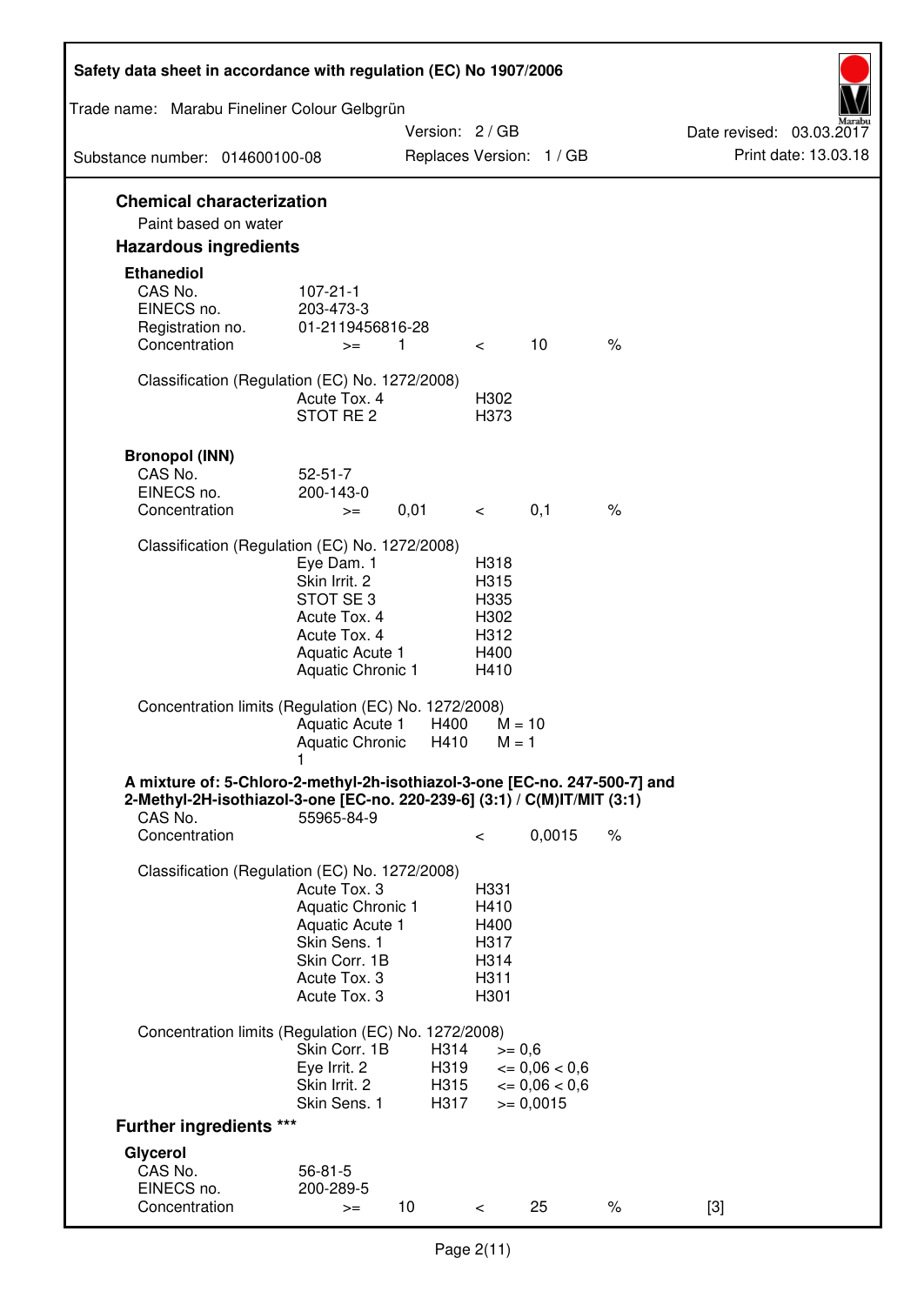| Safety data sheet in accordance with regulation (EC) No 1907/2006                                                       |                                                                                                            |                          |
|-------------------------------------------------------------------------------------------------------------------------|------------------------------------------------------------------------------------------------------------|--------------------------|
| Trade name: Marabu Fineliner Colour Gelbgrün                                                                            |                                                                                                            |                          |
|                                                                                                                         | Version: 2 / GB                                                                                            | Date revised: 03.03.2017 |
| Substance number: 014600100-08                                                                                          | Replaces Version: 1 / GB                                                                                   | Print date: 13.03.18     |
|                                                                                                                         |                                                                                                            |                          |
|                                                                                                                         |                                                                                                            |                          |
| $\star$                                                                                                                 |                                                                                                            |                          |
| $\star$                                                                                                                 |                                                                                                            |                          |
| [3] Substance with occupational exposure limits                                                                         |                                                                                                            |                          |
| <b>SECTION 4: First aid measures</b>                                                                                    |                                                                                                            |                          |
| 4.1. Description of first aid measures                                                                                  |                                                                                                            |                          |
| After skin contact                                                                                                      |                                                                                                            |                          |
| Wash with plenty of water and soap. Do NOT use solvents or thinners.                                                    |                                                                                                            |                          |
| After eye contact                                                                                                       |                                                                                                            |                          |
|                                                                                                                         | Separate eyelids, wash the eyes thoroughly with water (15 min.). In case of irritation consult an oculist. |                          |
| <b>After ingestion</b>                                                                                                  | Rinse mouth thoroughly with water. If larger amounts are swallowed or in the event of symptoms take        |                          |
| medical treatment.                                                                                                      |                                                                                                            |                          |
| 4.2. Most important symptoms and effects, both acute and delayed<br>Until now no symptoms known so far.                 |                                                                                                            |                          |
| 4.3. Indication of any immediate medical attention and special treatment needed                                         |                                                                                                            |                          |
| Hints for the physician / treatment                                                                                     |                                                                                                            |                          |
| Treat symptomatically                                                                                                   |                                                                                                            |                          |
| <b>SECTION 5: Firefighting measures</b>                                                                                 |                                                                                                            |                          |
| 5.1. Extinguishing media                                                                                                |                                                                                                            |                          |
| Suitable extinguishing media                                                                                            |                                                                                                            |                          |
| Carbon dioxide, Foam, Sand, Water                                                                                       |                                                                                                            |                          |
| 5.2. Special hazards arising from the substance or mixture                                                              | In the event of fire the following can be released: Carbon monoxide (CO); Carbon dioxide (CO2); dense      |                          |
| black smoke                                                                                                             |                                                                                                            |                          |
| 5.3. Advice for firefighters                                                                                            |                                                                                                            |                          |
| <b>Other information</b>                                                                                                |                                                                                                            |                          |
|                                                                                                                         | Collect contaminated fire-fighting water separately, must not be discharged into the drains.               |                          |
| <b>SECTION 6: Accidental release measures</b>                                                                           |                                                                                                            |                          |
| 6.1. Personal precautions, protective equipment and emergency procedures<br>No particular measures required.            |                                                                                                            |                          |
| 6.2. Environmental precautions<br>No particular measures required.                                                      |                                                                                                            |                          |
| 6.3. Methods and material for containment and cleaning up<br>Clean preferably with a detergent - avoid use of solvents. |                                                                                                            |                          |

## **6.4. Reference to other sections**

Information regarding Safe handling, see Section 7. Information regarding personal protective measures, see Section 8. Information regarding waste disposal, see Section 13.

# **SECTION 7: Handling and storage**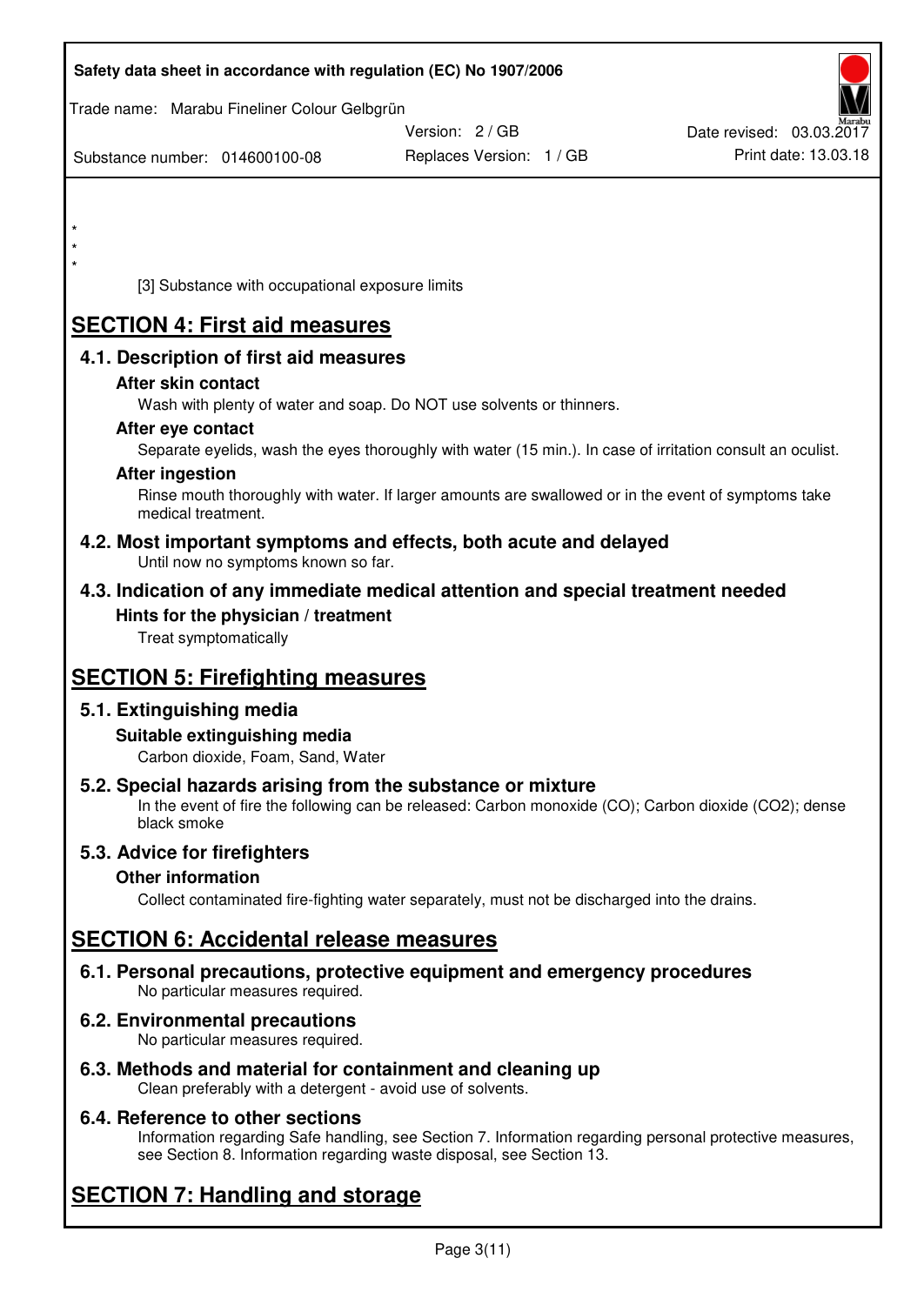| Safety data sheet in accordance with regulation (EC) No 1907/2006                                                                                                      |                                                                                                                                                                                                            |                                                  |
|------------------------------------------------------------------------------------------------------------------------------------------------------------------------|------------------------------------------------------------------------------------------------------------------------------------------------------------------------------------------------------------|--------------------------------------------------|
| Trade name: Marabu Fineliner Colour Gelbgrün                                                                                                                           |                                                                                                                                                                                                            |                                                  |
| Substance number: 014600100-08                                                                                                                                         | Version: 2/GB<br>Replaces Version: 1 / GB                                                                                                                                                                  | Date revised: 03.03.2017<br>Print date: 13.03.18 |
|                                                                                                                                                                        |                                                                                                                                                                                                            |                                                  |
| 7.1. Precautions for safe handling<br>Advice on safe handling<br>Advice on protection against fire and explosion<br>No special measures required.<br>Temperature class | Avoid skin and eye contact. Smoking, eating and drinking shall be prohibited in application area.<br>Classification of fires / temperature class / Ignition group / Dust explosion class<br>T <sub>2</sub> |                                                  |
|                                                                                                                                                                        | 7.2. Conditions for safe storage, including any incompatibilities                                                                                                                                          |                                                  |
| Requirements for storage rooms and vessels<br>Store in frostfree conditions.<br>Storage class according to TRGS 510                                                    |                                                                                                                                                                                                            |                                                  |
| Storage class according to<br><b>TRGS 510</b>                                                                                                                          | 12<br>Non-combustible liquids                                                                                                                                                                              |                                                  |
| 7.3. Specific end use(s)<br>Paint                                                                                                                                      |                                                                                                                                                                                                            |                                                  |
|                                                                                                                                                                        | <b>SECTION 8: Exposure controls/personal protection</b>                                                                                                                                                    |                                                  |
| 8.1. Control parameters                                                                                                                                                |                                                                                                                                                                                                            |                                                  |
| <b>Exposure limit values</b>                                                                                                                                           |                                                                                                                                                                                                            |                                                  |
| <b>Ethanediol</b><br>List                                                                                                                                              | EH40                                                                                                                                                                                                       |                                                  |
| <b>Type</b>                                                                                                                                                            | WEL                                                                                                                                                                                                        |                                                  |
| Value<br>Skin resorption / sensibilisation: Sk;                                                                                                                        | 10<br>mg/m <sup>3</sup><br><b>Status: 2011</b>                                                                                                                                                             |                                                  |
| Glycerol                                                                                                                                                               |                                                                                                                                                                                                            |                                                  |
| List                                                                                                                                                                   | EH40                                                                                                                                                                                                       |                                                  |
| Type<br>Value                                                                                                                                                          | <b>WEL</b><br>10<br>mg/m <sup>3</sup>                                                                                                                                                                      |                                                  |
| <b>Status: 2011</b>                                                                                                                                                    |                                                                                                                                                                                                            |                                                  |
| <b>Other information</b>                                                                                                                                               |                                                                                                                                                                                                            |                                                  |
| There are not known any further control parameters.                                                                                                                    |                                                                                                                                                                                                            |                                                  |
| <b>Derived No/Minimal Effect Levels (DNEL/DMEL)</b>                                                                                                                    |                                                                                                                                                                                                            |                                                  |
| <b>Ethanediol</b><br>Type of value<br>Reference group<br>Duration of exposure<br>Route of exposure                                                                     | Derived No Effect Level (DNEL)<br>Worker<br>Long term<br>inhalative                                                                                                                                        |                                                  |
| Mode of action                                                                                                                                                         | Local effects                                                                                                                                                                                              |                                                  |
| Concentration                                                                                                                                                          | 35                                                                                                                                                                                                         | mg/m <sup>3</sup>                                |
| Type of value                                                                                                                                                          | Derived No Effect Level (DNEL)                                                                                                                                                                             |                                                  |
| Reference group<br>Duration of exposure                                                                                                                                | Worker<br>Long term                                                                                                                                                                                        |                                                  |
| Route of exposure                                                                                                                                                      | dermal                                                                                                                                                                                                     |                                                  |
| Mode of action                                                                                                                                                         | Systemic effects                                                                                                                                                                                           |                                                  |
| Concentration                                                                                                                                                          | 106                                                                                                                                                                                                        | mg/kg                                            |
| Type of value<br>Reference group                                                                                                                                       | Derived No Effect Level (DNEL)<br>Consumer                                                                                                                                                                 |                                                  |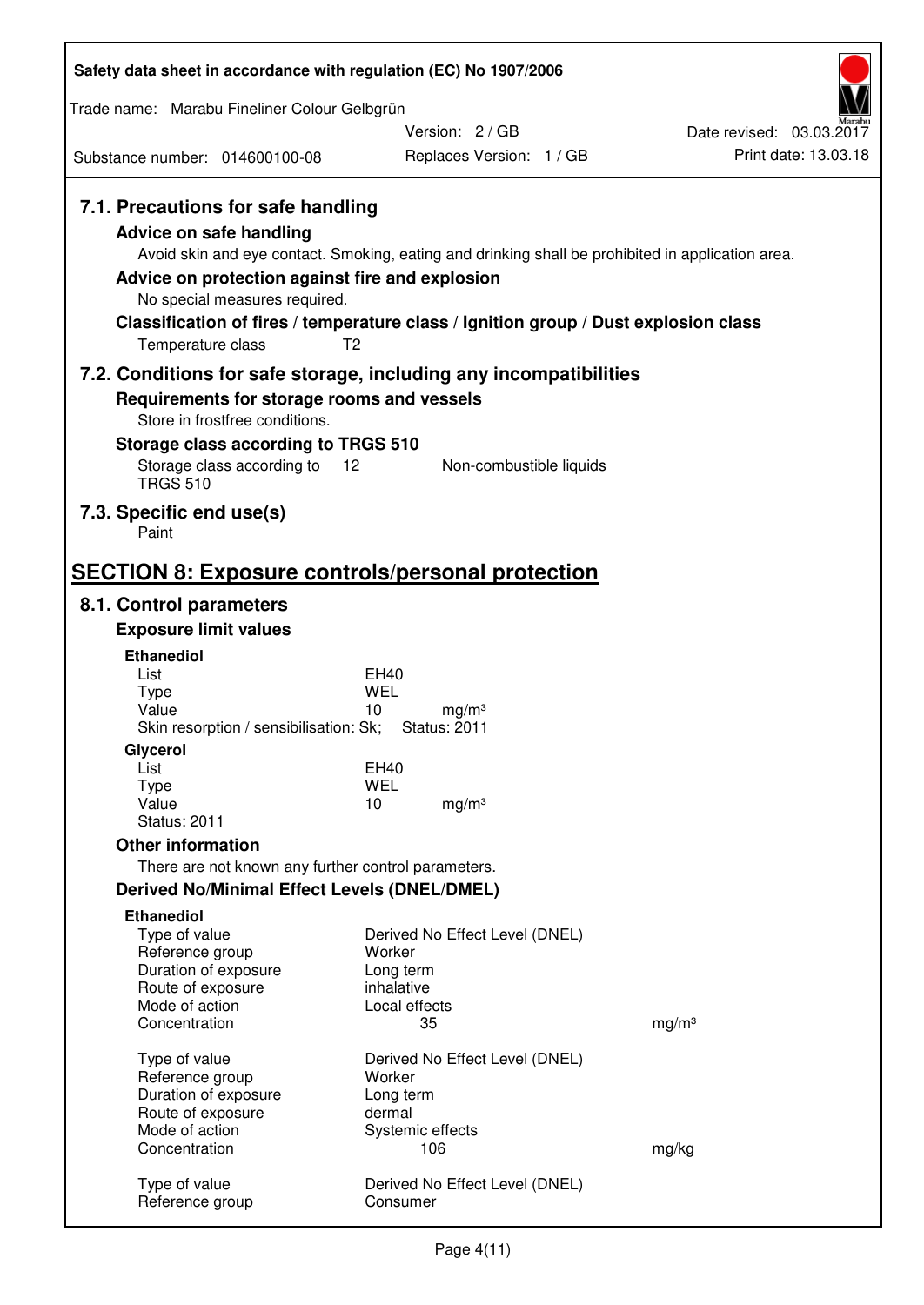| Safety data sheet in accordance with regulation (EC) No 1907/2006                                                                                                           |                                                                                                                                                                                                                       |                                                  |  |  |  |
|-----------------------------------------------------------------------------------------------------------------------------------------------------------------------------|-----------------------------------------------------------------------------------------------------------------------------------------------------------------------------------------------------------------------|--------------------------------------------------|--|--|--|
| Trade name: Marabu Fineliner Colour Gelbgrün                                                                                                                                |                                                                                                                                                                                                                       |                                                  |  |  |  |
| Substance number: 014600100-08                                                                                                                                              | Version: 2/GB<br>Replaces Version: 1 / GB                                                                                                                                                                             | Date revised: 03.03.2017<br>Print date: 13.03.18 |  |  |  |
| Duration of exposure<br>Route of exposure<br>Mode of action<br>Concentration                                                                                                | Long term<br>inhalative<br>Local effects<br>7                                                                                                                                                                         | mg/m <sup>3</sup>                                |  |  |  |
| Type of value<br>Reference group<br>Duration of exposure<br>Route of exposure<br>Mode of action<br>Concentration                                                            | Derived No Effect Level (DNEL)<br>Consumer<br>Long term<br>dermal<br>Systemic effects<br>53                                                                                                                           | mg/kg                                            |  |  |  |
| <b>Predicted No Effect Concentration (PNEC)</b>                                                                                                                             |                                                                                                                                                                                                                       |                                                  |  |  |  |
| <b>Ethanediol</b><br>Type of value<br>Type<br>Concentration                                                                                                                 | <b>PNEC</b><br>Freshwater<br>10                                                                                                                                                                                       | mg/l                                             |  |  |  |
| Type of value<br><b>Type</b><br>Concentration                                                                                                                               | <b>PNEC</b><br>Saltwater<br>1                                                                                                                                                                                         | mg/l                                             |  |  |  |
| Type of value<br><b>Type</b><br>Concentration                                                                                                                               | <b>PNEC</b><br>Water (intermittent release)<br>10                                                                                                                                                                     | mg/l                                             |  |  |  |
| Type of value<br><b>Type</b><br>Concentration                                                                                                                               | <b>PNEC</b><br>Sewage treatment plant (STP)<br>199,5                                                                                                                                                                  | mg/l                                             |  |  |  |
| Type of value<br>Type<br>Concentration                                                                                                                                      | <b>PNEC</b><br>Freshwater sediment<br>37                                                                                                                                                                              | mg/kg                                            |  |  |  |
| Type of value<br><b>Type</b><br>Concentration                                                                                                                               | <b>PNEC</b><br>Marine sediment<br>3,7                                                                                                                                                                                 | mg/kg                                            |  |  |  |
| Type of value<br><b>Type</b><br>Concentration                                                                                                                               | <b>PNEC</b><br>Soil<br>1,53                                                                                                                                                                                           | mg/kg                                            |  |  |  |
| 8.2. Exposure controls<br><b>Exposure controls</b><br>Provide adequate ventilation.                                                                                         |                                                                                                                                                                                                                       |                                                  |  |  |  |
| <b>Respiratory protection</b><br>Not necessary.                                                                                                                             |                                                                                                                                                                                                                       |                                                  |  |  |  |
| <b>Hand protection</b><br>Not necessary.<br>In case of intensive contact wear protective gloves.<br>individual or combination of chemicals.<br>Material thickness<br>$\geq$ | There is no one glove material or combination of materials that will give unlimited resistance to any<br>For prolonged or repeated handling nitrile rubber gloves with textile undergloves are required.<br>0,5<br>mm |                                                  |  |  |  |
| Breakthrough time<br>$\,<\,$                                                                                                                                                | 30<br>min                                                                                                                                                                                                             |                                                  |  |  |  |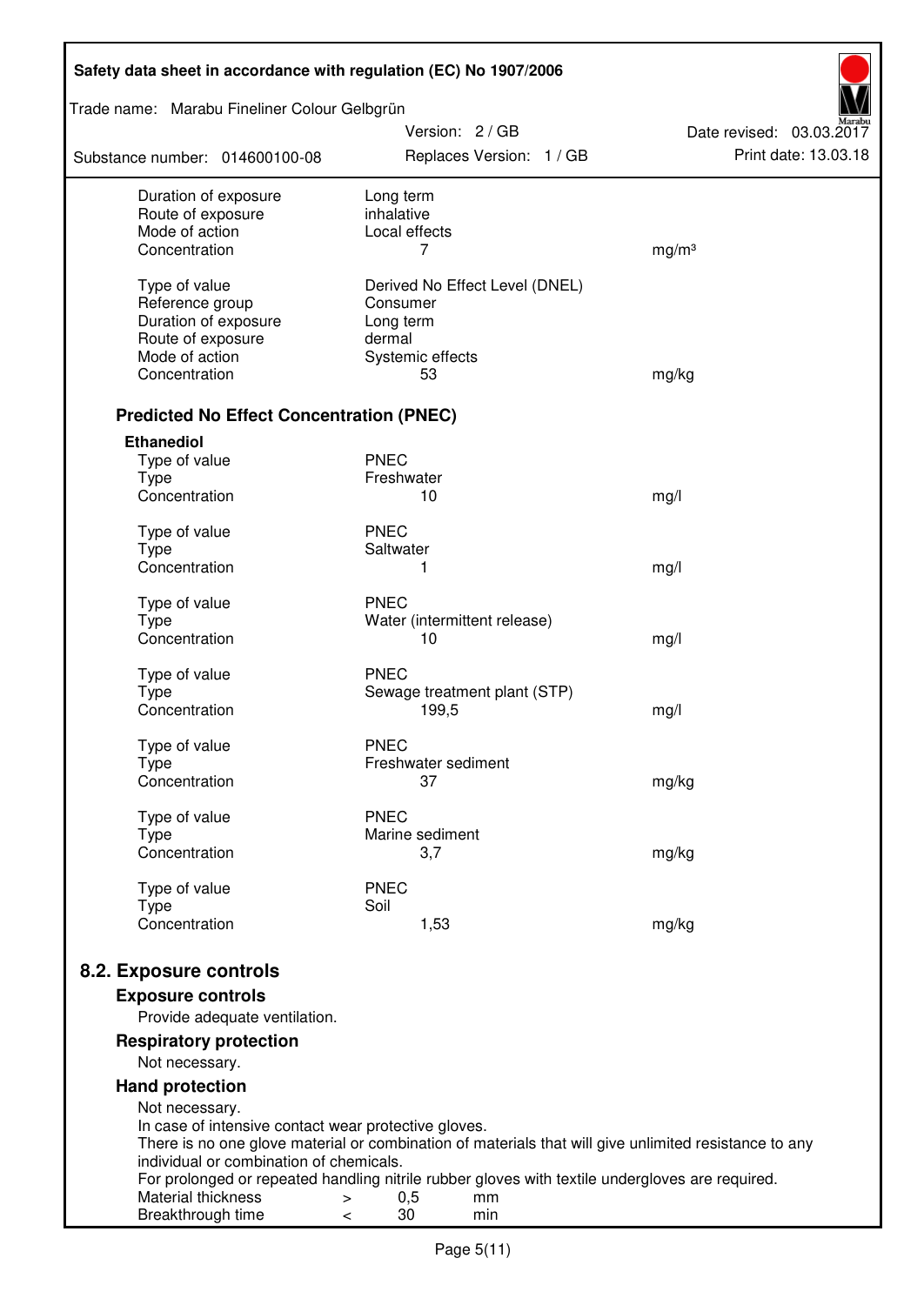| Safety data sheet in accordance with regulation (EC) No 1907/2006                                                                                                                                                                                                                                                                                            |                                                 |                          |                                                                                                                                                                                                                                                                                                                    |
|--------------------------------------------------------------------------------------------------------------------------------------------------------------------------------------------------------------------------------------------------------------------------------------------------------------------------------------------------------------|-------------------------------------------------|--------------------------|--------------------------------------------------------------------------------------------------------------------------------------------------------------------------------------------------------------------------------------------------------------------------------------------------------------------|
| Trade name: Marabu Fineliner Colour Gelbgrün                                                                                                                                                                                                                                                                                                                 |                                                 |                          |                                                                                                                                                                                                                                                                                                                    |
|                                                                                                                                                                                                                                                                                                                                                              | Version: 2/GB                                   |                          | Date revised: 03.03.2017                                                                                                                                                                                                                                                                                           |
| Substance number: 014600100-08                                                                                                                                                                                                                                                                                                                               |                                                 | Replaces Version: 1 / GB | Print date: 13.03.18                                                                                                                                                                                                                                                                                               |
| The breakthrough time must be greater than the end use time of the product.<br>replacement must be followed.<br>Gloves should be replaced regularly and if there is any sign of damage to the glove material.<br>Always ensure that gloves are free from defects and that they are stored and used correctly.<br>maintenance.<br>once exposure has occurred. |                                                 |                          | The instructions and information provided by the glove manufacturer on use, storage, maintenance and<br>The performance or effectiveness of the glove may be reduced by physical/ chemical damage and poor<br>Barrier creams may help to protect the exposed areas of the skin, they should however not be applied |
| Eye protection                                                                                                                                                                                                                                                                                                                                               |                                                 |                          |                                                                                                                                                                                                                                                                                                                    |
| Not necessary.                                                                                                                                                                                                                                                                                                                                               |                                                 |                          |                                                                                                                                                                                                                                                                                                                    |
| <b>Body protection</b><br>Not applicable.                                                                                                                                                                                                                                                                                                                    |                                                 |                          |                                                                                                                                                                                                                                                                                                                    |
| <b>SECTION 9: Physical and chemical properties</b>                                                                                                                                                                                                                                                                                                           |                                                 |                          |                                                                                                                                                                                                                                                                                                                    |
| 9.1. Information on basic physical and chemical properties                                                                                                                                                                                                                                                                                                   |                                                 |                          |                                                                                                                                                                                                                                                                                                                    |
| <b>Form</b>                                                                                                                                                                                                                                                                                                                                                  | liquid                                          |                          |                                                                                                                                                                                                                                                                                                                    |
| Colour                                                                                                                                                                                                                                                                                                                                                       | coloured                                        |                          |                                                                                                                                                                                                                                                                                                                    |
| <b>Odour</b>                                                                                                                                                                                                                                                                                                                                                 | odourless                                       |                          |                                                                                                                                                                                                                                                                                                                    |
| <b>Odour threshold</b>                                                                                                                                                                                                                                                                                                                                       |                                                 |                          |                                                                                                                                                                                                                                                                                                                    |
| Remarks                                                                                                                                                                                                                                                                                                                                                      | No data available                               |                          |                                                                                                                                                                                                                                                                                                                    |
| <b>Melting point</b>                                                                                                                                                                                                                                                                                                                                         |                                                 |                          |                                                                                                                                                                                                                                                                                                                    |
| Remarks                                                                                                                                                                                                                                                                                                                                                      | not determined                                  |                          |                                                                                                                                                                                                                                                                                                                    |
| <b>Freezing point</b>                                                                                                                                                                                                                                                                                                                                        |                                                 |                          |                                                                                                                                                                                                                                                                                                                    |
| Remarks                                                                                                                                                                                                                                                                                                                                                      | not determined                                  |                          |                                                                                                                                                                                                                                                                                                                    |
| Initial boiling point and boiling range                                                                                                                                                                                                                                                                                                                      |                                                 |                          |                                                                                                                                                                                                                                                                                                                    |
| Value                                                                                                                                                                                                                                                                                                                                                        | appr. 100                                       |                          | $^{\circ}C$                                                                                                                                                                                                                                                                                                        |
| Pressure                                                                                                                                                                                                                                                                                                                                                     | 1.013                                           | hPa                      |                                                                                                                                                                                                                                                                                                                    |
| Source                                                                                                                                                                                                                                                                                                                                                       | Literature value                                |                          |                                                                                                                                                                                                                                                                                                                    |
| <b>Flash point</b>                                                                                                                                                                                                                                                                                                                                           |                                                 |                          |                                                                                                                                                                                                                                                                                                                    |
| Remarks                                                                                                                                                                                                                                                                                                                                                      | Not applicable                                  |                          |                                                                                                                                                                                                                                                                                                                    |
| Evaporation rate (ether $= 1$ ) :                                                                                                                                                                                                                                                                                                                            |                                                 |                          |                                                                                                                                                                                                                                                                                                                    |
| Remarks                                                                                                                                                                                                                                                                                                                                                      | not determined                                  |                          |                                                                                                                                                                                                                                                                                                                    |
| <b>Flammability (solid, gas)</b><br>Not applicable                                                                                                                                                                                                                                                                                                           |                                                 |                          |                                                                                                                                                                                                                                                                                                                    |
| Upper/lower flammability or explosive limits                                                                                                                                                                                                                                                                                                                 |                                                 |                          |                                                                                                                                                                                                                                                                                                                    |
| Lower explosion limit<br>Upper explosion limit<br>Source                                                                                                                                                                                                                                                                                                     | 3,2<br>appr.<br>53<br>appr.<br>Literature value |                          | $%$ (V)<br>$%$ (V)                                                                                                                                                                                                                                                                                                 |
| Vapour pressure                                                                                                                                                                                                                                                                                                                                              |                                                 |                          |                                                                                                                                                                                                                                                                                                                    |
| Value                                                                                                                                                                                                                                                                                                                                                        | 23<br>appr.                                     |                          | hPa                                                                                                                                                                                                                                                                                                                |
| Temperature<br>Method                                                                                                                                                                                                                                                                                                                                        | 20<br>Value taken from the literature           | °C                       |                                                                                                                                                                                                                                                                                                                    |
| <b>Vapour density</b>                                                                                                                                                                                                                                                                                                                                        |                                                 |                          |                                                                                                                                                                                                                                                                                                                    |
| Remarks                                                                                                                                                                                                                                                                                                                                                      | not determined                                  |                          |                                                                                                                                                                                                                                                                                                                    |
| <b>Density</b>                                                                                                                                                                                                                                                                                                                                               |                                                 |                          |                                                                                                                                                                                                                                                                                                                    |
| Remarks                                                                                                                                                                                                                                                                                                                                                      | not determined                                  |                          |                                                                                                                                                                                                                                                                                                                    |
| Solubility in water                                                                                                                                                                                                                                                                                                                                          |                                                 |                          |                                                                                                                                                                                                                                                                                                                    |
| Remarks                                                                                                                                                                                                                                                                                                                                                      | miscible                                        |                          |                                                                                                                                                                                                                                                                                                                    |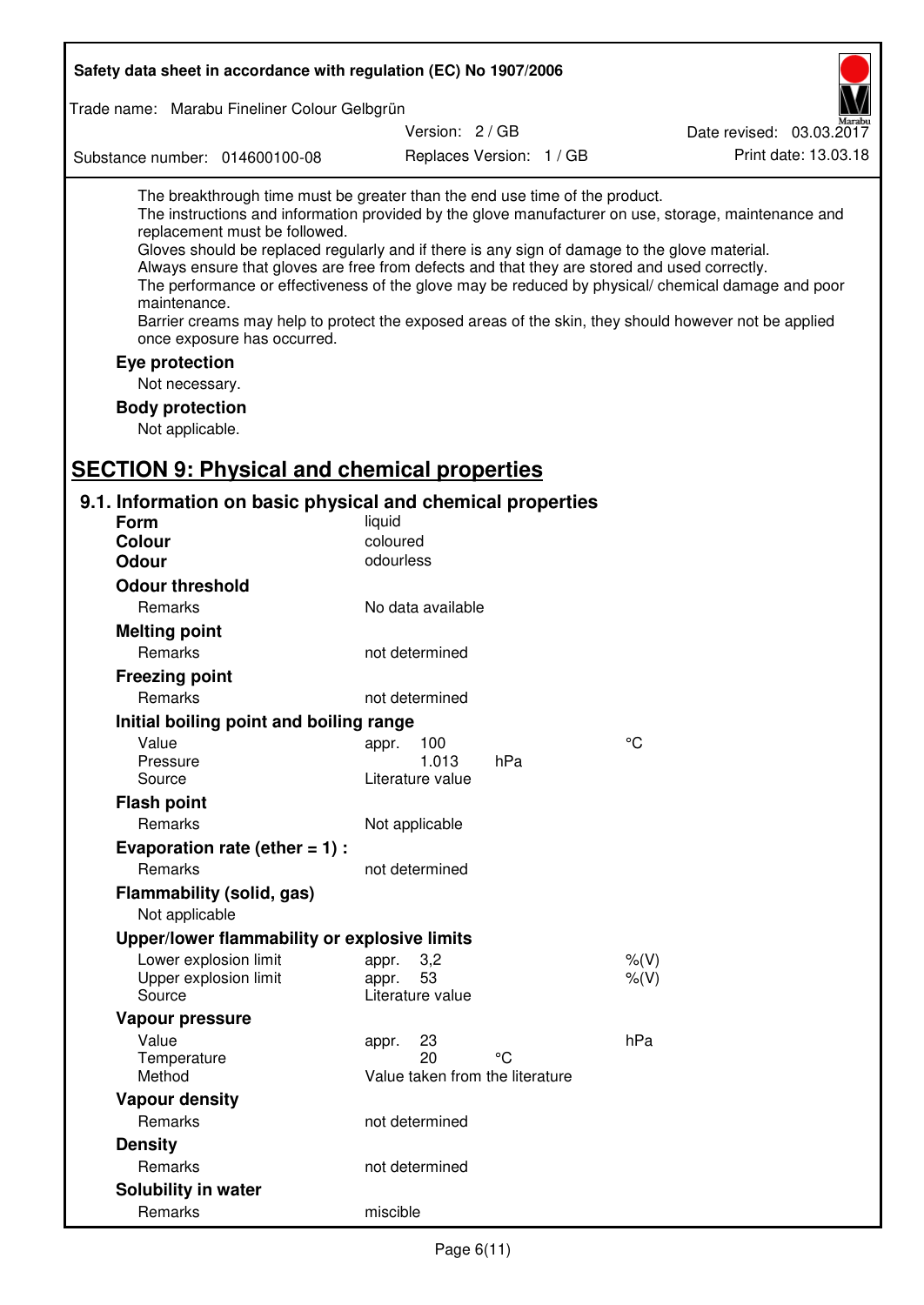| Safety data sheet in accordance with regulation (EC) No 1907/2006                    |                                                                   |    |                                                  |  |  |
|--------------------------------------------------------------------------------------|-------------------------------------------------------------------|----|--------------------------------------------------|--|--|
| Trade name: Marabu Fineliner Colour Gelbgrün                                         | Version: 2/GB                                                     |    |                                                  |  |  |
| Substance number: 014600100-08                                                       | Replaces Version: 1 / GB                                          |    | Date revised: 03.03.2017<br>Print date: 13.03.18 |  |  |
| Ignition temperature                                                                 |                                                                   |    |                                                  |  |  |
| Value                                                                                | 410<br>appr.                                                      | °C |                                                  |  |  |
| Source                                                                               | Literature value                                                  |    |                                                  |  |  |
| <b>Viscosity</b>                                                                     |                                                                   |    |                                                  |  |  |
| Remarks<br>Remarks                                                                   | not determined                                                    |    |                                                  |  |  |
| 9.2. Other information                                                               |                                                                   |    |                                                  |  |  |
| <b>Other information</b><br>None known                                               |                                                                   |    |                                                  |  |  |
| <b>SECTION 10: Stability and reactivity</b>                                          |                                                                   |    |                                                  |  |  |
| 10.1. Reactivity<br><b>None</b>                                                      |                                                                   |    |                                                  |  |  |
| 10.2. Chemical stability<br>No hazardous reactions known.                            |                                                                   |    |                                                  |  |  |
| 10.3. Possibility of hazardous reactions<br>No hazardous reactions known.            |                                                                   |    |                                                  |  |  |
| 10.4. Conditions to avoid<br>No hazardous reactions known.                           |                                                                   |    |                                                  |  |  |
| 10.5. Incompatible materials<br>None                                                 |                                                                   |    |                                                  |  |  |
| 10.6. Hazardous decomposition products<br>No hazardous decomposition products known. |                                                                   |    |                                                  |  |  |
| <b>SECTION 11: Toxicological information</b>                                         |                                                                   |    |                                                  |  |  |
| 11.1. Information on toxicological effects                                           |                                                                   |    |                                                  |  |  |
| <b>Acute oral toxicity</b>                                                           |                                                                   |    |                                                  |  |  |
| Remarks                                                                              | Based on available data, the classification criteria are not met. |    |                                                  |  |  |
| <b>Acute dermal toxicity</b>                                                         |                                                                   |    |                                                  |  |  |
| Remarks                                                                              | Based on available data, the classification criteria are not met. |    |                                                  |  |  |
| <b>Acute inhalational toxicity</b>                                                   |                                                                   |    |                                                  |  |  |
| Remarks                                                                              | Based on available data, the classification criteria are not met. |    |                                                  |  |  |
| <b>Skin corrosion/irritation</b>                                                     |                                                                   |    |                                                  |  |  |
| Remarks                                                                              | Based on available data, the classification criteria are not met. |    |                                                  |  |  |
| Serious eye damage/irritation                                                        |                                                                   |    |                                                  |  |  |
| Remarks                                                                              | Based on available data, the classification criteria are not met. |    |                                                  |  |  |
| <b>Sensitization</b><br>Remarks                                                      |                                                                   |    |                                                  |  |  |
|                                                                                      | Based on available data, the classification criteria are not met. |    |                                                  |  |  |
| <b>Mutagenicity</b><br>Remarks                                                       | Based on available data, the classification criteria are not met. |    |                                                  |  |  |
| <b>Reproductive toxicity</b>                                                         |                                                                   |    |                                                  |  |  |
| Remarks                                                                              | Based on available data, the classification criteria are not met. |    |                                                  |  |  |
| Carcinogenicity                                                                      |                                                                   |    |                                                  |  |  |
| Remarks                                                                              | Based on available data, the classification criteria are not met. |    |                                                  |  |  |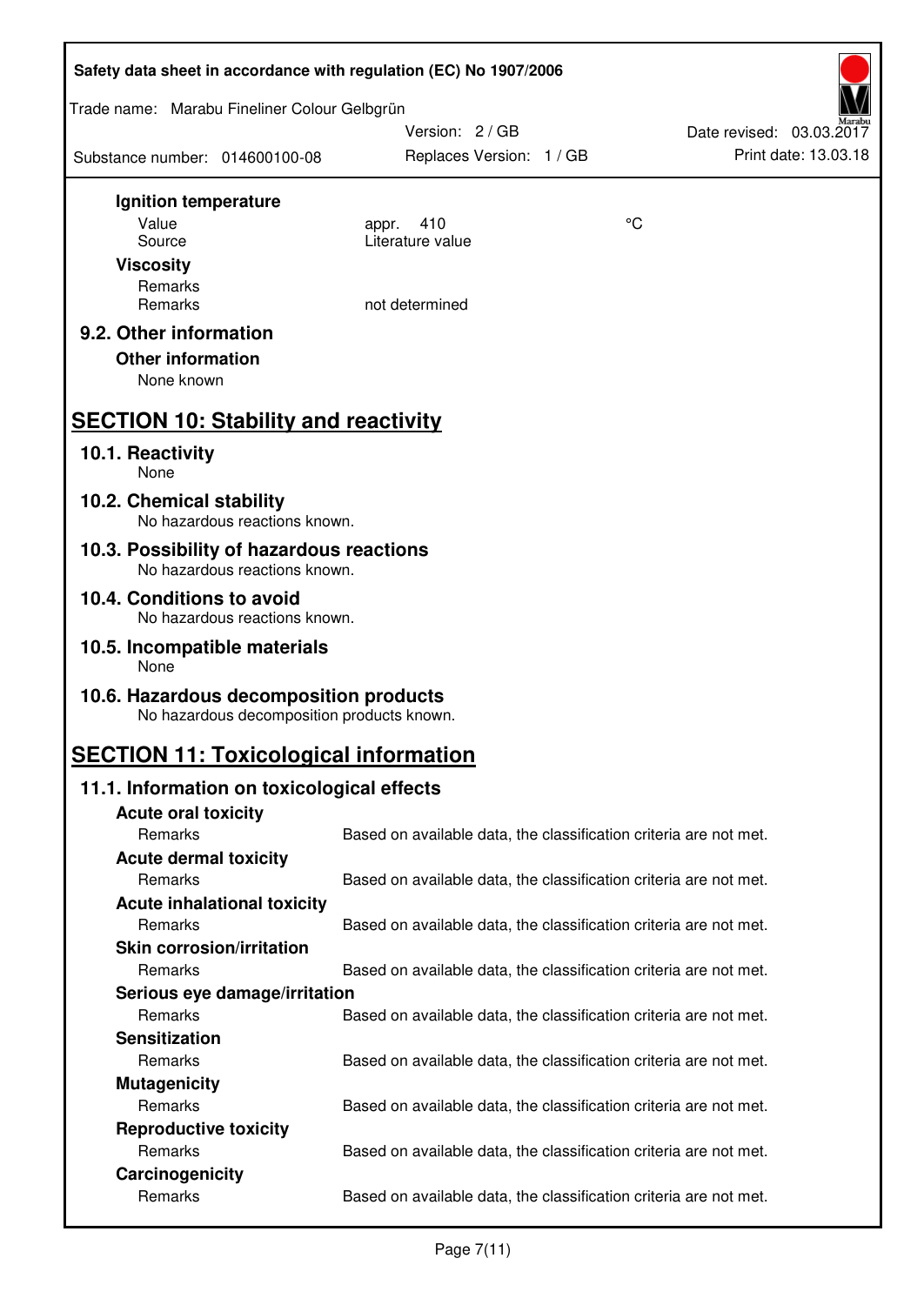#### **Safety data sheet in accordance with regulation (EC) No 1907/2006**

Trade name: Marabu Fineliner Colour Gelbgrün

Substance number: 014600100-08

Version: 2 / GB

Replaces Version: 1 / GB Print date: 13.03.18 Date revised: 03.03.2017

## **Specific Target Organ Toxicity (STOT)**

**Single exposure** 

Based on available data, the classification criteria are not met.

**Repeated exposure** 

Remarks Based on available data, the classification criteria are not met.

#### **Aspiration hazard**

Based on available data, the classification criteria are not met.

#### **Experience in practice**

Provided all the recommended protective and safety precautions are taken, experience shows that no risk to health can be expected.

#### **Other information**

There are no data available on the mixture itself. The mixture has been assessed following the additivity method of the GHS/CLP Regulation (EC) No 1272/2008.

## **SECTION 12: Ecological information**

## **12.1. Toxicity**

#### **General information**

There are no data available on the mixture itself.Do not allow to enter drains or water courses.The mixture has been assessed following the summation method of the CLP Regulation (EC) No 1272/2008 and is not classified as dangerous for the environment.

## **12.2. Persistence and degradability**

#### **General information**

There are no data available on the mixture itself.

## **12.3. Bioaccumulative potential**

#### **General information**

There are no data available on the mixture itself.

#### **12.4. Mobility in soil**

#### **General information**

There are no data available on the mixture itself.

## **12.5. Results of PBT and vPvB assessment**

#### **General information**

There are no data available on the mixture itself.

#### **12.6. Other adverse effects**

#### **General information**

There are no data available on the mixture itself.

# **SECTION 13: Disposal considerations**

## **13.1. Waste treatment methods**

#### **Disposal recommendations for the product**

The product can be placed with other household refuse. Small residues in containers can be washed-out with water and put into the drainage system.

#### **Disposal recommendations for packaging**

Packaging that cannot be cleaned should be disposed off as product waste. Completely emptied packagings can be given for recycling.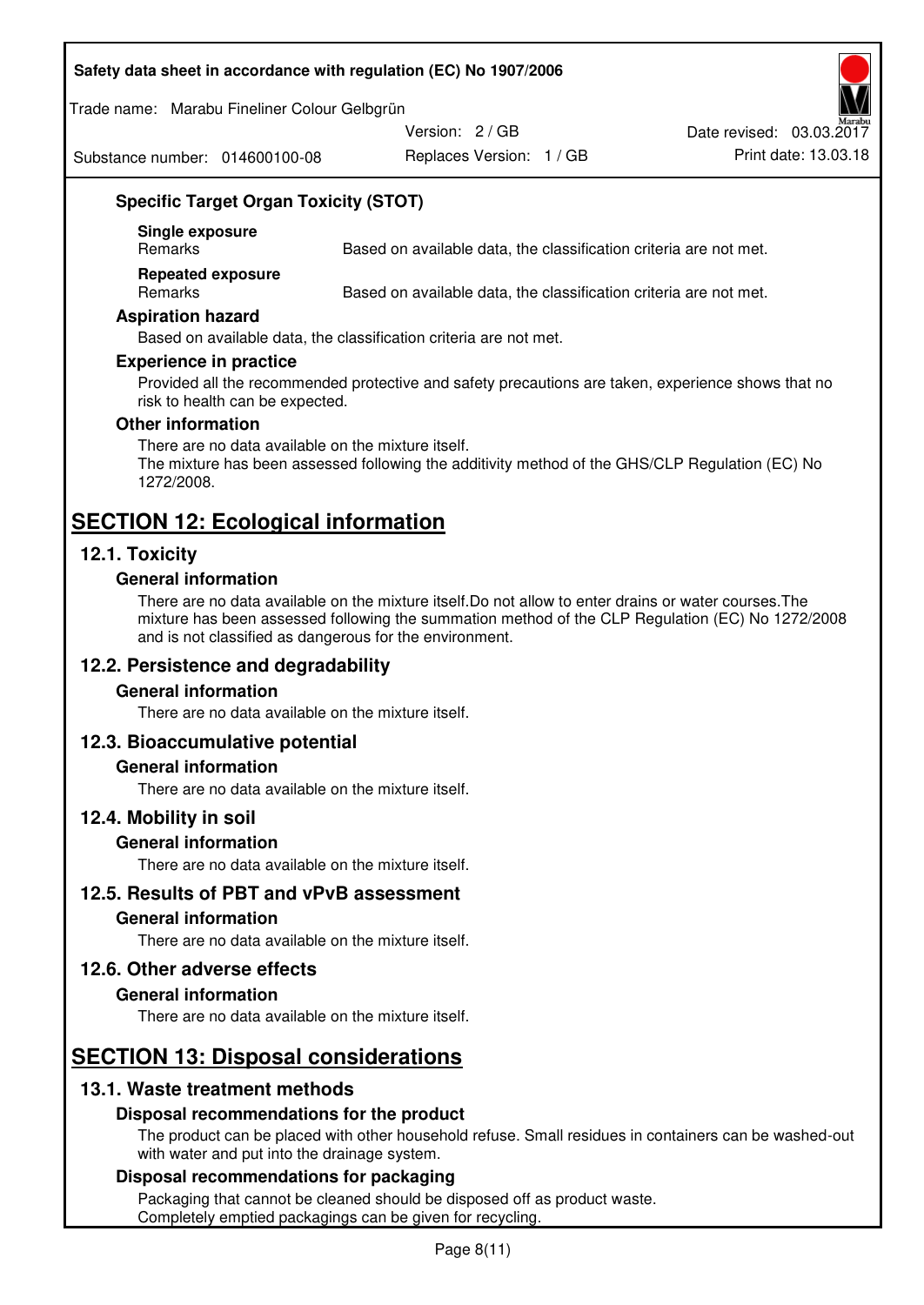| Safety data sheet in accordance with regulation (EC) No 1907/2006                         |                                                                                                       |                          |
|-------------------------------------------------------------------------------------------|-------------------------------------------------------------------------------------------------------|--------------------------|
| Trade name: Marabu Fineliner Colour Gelbgrün                                              |                                                                                                       |                          |
|                                                                                           | Version: 2 / GB                                                                                       | Date revised: 03.03.2017 |
| Substance number: 014600100-08                                                            | Replaces Version: 1 / GB                                                                              | Print date: 13.03.18     |
| <b>SECTION 14: Transport information</b>                                                  |                                                                                                       |                          |
| <b>Land transport ADR/RID</b>                                                             |                                                                                                       |                          |
| Non-dangerous goods                                                                       |                                                                                                       |                          |
| 14.1. UN number                                                                           |                                                                                                       |                          |
| $UN -$                                                                                    |                                                                                                       |                          |
| 14.2. UN proper shipping name                                                             |                                                                                                       |                          |
| 14.3. Transport hazard class(es)                                                          |                                                                                                       |                          |
| Class                                                                                     |                                                                                                       |                          |
| Label                                                                                     |                                                                                                       |                          |
| 14.4. Packing group                                                                       |                                                                                                       |                          |
| Packing group                                                                             |                                                                                                       |                          |
| Transport category                                                                        | 0                                                                                                     |                          |
| 14.5. Environmental hazards                                                               |                                                                                                       |                          |
| <b>Marine transport IMDG/GGVSee</b>                                                       |                                                                                                       |                          |
|                                                                                           | The product does not constitute a hazardous substance in sea transport.                               |                          |
| 14.1. UN number                                                                           |                                                                                                       |                          |
| $UN -$                                                                                    |                                                                                                       |                          |
| 14.2. UN proper shipping name                                                             |                                                                                                       |                          |
|                                                                                           |                                                                                                       |                          |
| 14.3. Transport hazard class(es)                                                          |                                                                                                       |                          |
| Class                                                                                     |                                                                                                       |                          |
| Subsidiary risk                                                                           |                                                                                                       |                          |
| 14.4. Packing group                                                                       |                                                                                                       |                          |
| Packing group<br>14.5. Environmental hazards                                              |                                                                                                       |                          |
| no                                                                                        |                                                                                                       |                          |
| <b>Air transport ICAO/IATA</b>                                                            |                                                                                                       |                          |
|                                                                                           | The product does not constitute a hazardous substance in air transport.                               |                          |
| 14.1. UN number                                                                           |                                                                                                       |                          |
| $UN -$                                                                                    |                                                                                                       |                          |
| 14.2. UN proper shipping name                                                             |                                                                                                       |                          |
|                                                                                           |                                                                                                       |                          |
| 14.3. Transport hazard class(es)                                                          |                                                                                                       |                          |
| Class                                                                                     |                                                                                                       |                          |
| Subsidiary risk                                                                           |                                                                                                       |                          |
| 14.4. Packing group                                                                       |                                                                                                       |                          |
| Packing group                                                                             |                                                                                                       |                          |
| 14.5. Environmental hazards                                                               |                                                                                                       |                          |
|                                                                                           |                                                                                                       |                          |
| Information for all modes of transport                                                    |                                                                                                       |                          |
| 14.6. Special precautions for user<br>Transport within the user's premises:               |                                                                                                       |                          |
| Always transport in closed containers that are upright and secure.                        |                                                                                                       |                          |
|                                                                                           | Ensure that persons transporting the product know what to do in the event of an accident or spillage. |                          |
| <b>Other information</b>                                                                  |                                                                                                       |                          |
|                                                                                           |                                                                                                       |                          |
|                                                                                           | 14.7. Transport in bulk according to Annex II of Marpol and the IBC Code                              |                          |
| no                                                                                        |                                                                                                       |                          |
| <b>SECTION 15: Regulatory information ***</b>                                             |                                                                                                       |                          |
|                                                                                           |                                                                                                       |                          |
| 15.1. Safety, health and environmental regulations/legislation specific for the substance |                                                                                                       |                          |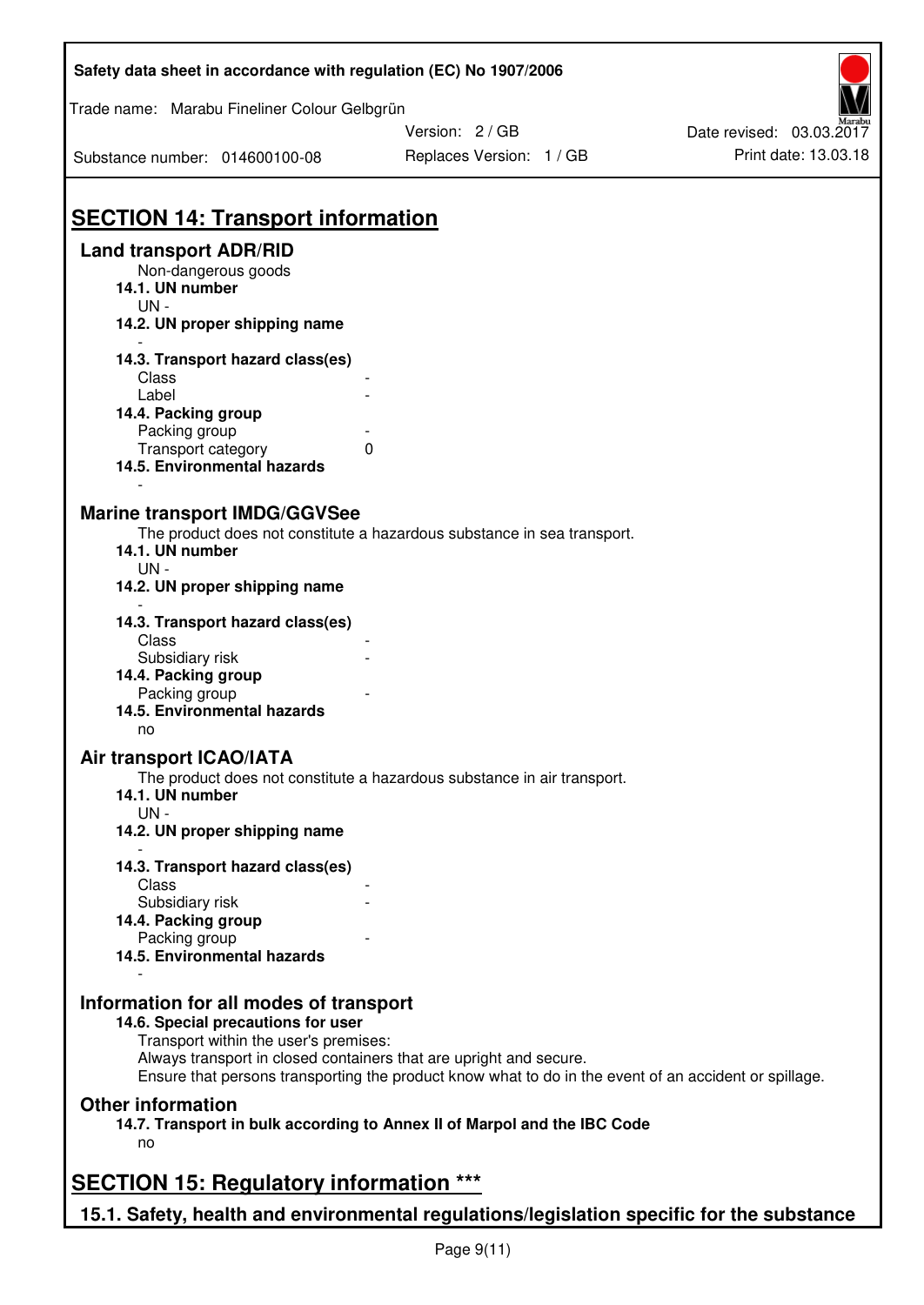| Safety data sheet in accordance with regulation (EC) No 1907/2006 |                                                                                                                                                                                                                                                                                                                                                                                                                                                                   |                                                                     |      |                                                                                                                                                                                                                                                                                                             |
|-------------------------------------------------------------------|-------------------------------------------------------------------------------------------------------------------------------------------------------------------------------------------------------------------------------------------------------------------------------------------------------------------------------------------------------------------------------------------------------------------------------------------------------------------|---------------------------------------------------------------------|------|-------------------------------------------------------------------------------------------------------------------------------------------------------------------------------------------------------------------------------------------------------------------------------------------------------------|
| Trade name: Marabu Fineliner Colour Gelbgrün                      |                                                                                                                                                                                                                                                                                                                                                                                                                                                                   |                                                                     |      |                                                                                                                                                                                                                                                                                                             |
|                                                                   |                                                                                                                                                                                                                                                                                                                                                                                                                                                                   | Version: 2 / GB                                                     |      | Date revised: 03.03.2017                                                                                                                                                                                                                                                                                    |
| Substance number: 014600100-08                                    |                                                                                                                                                                                                                                                                                                                                                                                                                                                                   | Replaces Version: 1 / GB                                            |      | Print date: 13.03.18                                                                                                                                                                                                                                                                                        |
| or mixture                                                        |                                                                                                                                                                                                                                                                                                                                                                                                                                                                   |                                                                     |      |                                                                                                                                                                                                                                                                                                             |
| <b>VOC ***</b>                                                    |                                                                                                                                                                                                                                                                                                                                                                                                                                                                   |                                                                     |      |                                                                                                                                                                                                                                                                                                             |
| VOC (EU)                                                          |                                                                                                                                                                                                                                                                                                                                                                                                                                                                   | $\mathbf 0$                                                         | $\%$ |                                                                                                                                                                                                                                                                                                             |
| <b>Other information</b>                                          |                                                                                                                                                                                                                                                                                                                                                                                                                                                                   |                                                                     |      |                                                                                                                                                                                                                                                                                                             |
|                                                                   | All components are contained in the TSCA inventory or exempted.<br>All components are contained in the AICS inventory.<br>All components are contained in the PICCS inventory.<br>All components are contained in the DSL inventory.<br>All components are contained in the IECSC inventory.<br>All components are contained in the NZIOC inventory.<br>All components are contained in the ENCS inventory.<br>All components are contained in the ECL inventory. |                                                                     |      |                                                                                                                                                                                                                                                                                                             |
| 15.2. Chemical safety assessment                                  | For this preparation a chemical safety assessment has not been carried out.                                                                                                                                                                                                                                                                                                                                                                                       |                                                                     |      |                                                                                                                                                                                                                                                                                                             |
| <b>SECTION 16: Other information</b>                              |                                                                                                                                                                                                                                                                                                                                                                                                                                                                   |                                                                     |      |                                                                                                                                                                                                                                                                                                             |
| Hazard statements listed in Chapter 3                             |                                                                                                                                                                                                                                                                                                                                                                                                                                                                   |                                                                     |      |                                                                                                                                                                                                                                                                                                             |
| H301                                                              |                                                                                                                                                                                                                                                                                                                                                                                                                                                                   | Toxic if swallowed.                                                 |      |                                                                                                                                                                                                                                                                                                             |
| H302                                                              |                                                                                                                                                                                                                                                                                                                                                                                                                                                                   | Harmful if swallowed.                                               |      |                                                                                                                                                                                                                                                                                                             |
| H311                                                              |                                                                                                                                                                                                                                                                                                                                                                                                                                                                   | Toxic in contact with skin.                                         |      |                                                                                                                                                                                                                                                                                                             |
| H312<br>H314                                                      |                                                                                                                                                                                                                                                                                                                                                                                                                                                                   | Harmful in contact with skin.                                       |      |                                                                                                                                                                                                                                                                                                             |
| H315                                                              |                                                                                                                                                                                                                                                                                                                                                                                                                                                                   | Causes severe skin burns and eye damage.<br>Causes skin irritation. |      |                                                                                                                                                                                                                                                                                                             |
| H317                                                              |                                                                                                                                                                                                                                                                                                                                                                                                                                                                   | May cause an allergic skin reaction.                                |      |                                                                                                                                                                                                                                                                                                             |
| H318                                                              |                                                                                                                                                                                                                                                                                                                                                                                                                                                                   | Causes serious eye damage.                                          |      |                                                                                                                                                                                                                                                                                                             |
| H331                                                              |                                                                                                                                                                                                                                                                                                                                                                                                                                                                   | Toxic if inhaled.                                                   |      |                                                                                                                                                                                                                                                                                                             |
| H335                                                              |                                                                                                                                                                                                                                                                                                                                                                                                                                                                   | May cause respiratory irritation.                                   |      |                                                                                                                                                                                                                                                                                                             |
| H373                                                              |                                                                                                                                                                                                                                                                                                                                                                                                                                                                   |                                                                     |      | May cause damage to organs through prolonged or repeated exposure:                                                                                                                                                                                                                                          |
| H400                                                              |                                                                                                                                                                                                                                                                                                                                                                                                                                                                   | Very toxic to aquatic life.                                         |      |                                                                                                                                                                                                                                                                                                             |
| H410                                                              |                                                                                                                                                                                                                                                                                                                                                                                                                                                                   | Very toxic to aquatic life with long lasting effects.               |      |                                                                                                                                                                                                                                                                                                             |
| <b>CLP categories listed in Chapter 3</b>                         |                                                                                                                                                                                                                                                                                                                                                                                                                                                                   |                                                                     |      |                                                                                                                                                                                                                                                                                                             |
| Acute Tox. 3                                                      |                                                                                                                                                                                                                                                                                                                                                                                                                                                                   | Acute toxicity, Category 3                                          |      |                                                                                                                                                                                                                                                                                                             |
| Acute Tox. 4                                                      |                                                                                                                                                                                                                                                                                                                                                                                                                                                                   | Acute toxicity, Category 4                                          |      |                                                                                                                                                                                                                                                                                                             |
| Aquatic Acute 1                                                   |                                                                                                                                                                                                                                                                                                                                                                                                                                                                   |                                                                     |      | Hazardous to the aquatic environment, acute, Category 1                                                                                                                                                                                                                                                     |
| Aquatic Chronic 1                                                 |                                                                                                                                                                                                                                                                                                                                                                                                                                                                   |                                                                     |      | Hazardous to the aquatic environment, chronic, Category 1                                                                                                                                                                                                                                                   |
| Eye Dam. 1                                                        |                                                                                                                                                                                                                                                                                                                                                                                                                                                                   | Serious eye damage, Category 1                                      |      |                                                                                                                                                                                                                                                                                                             |
| Skin Corr. 1B                                                     |                                                                                                                                                                                                                                                                                                                                                                                                                                                                   | Skin corrosion, Category 1B                                         |      |                                                                                                                                                                                                                                                                                                             |
| Skin Irrit. 2<br>Skin Sens. 1                                     |                                                                                                                                                                                                                                                                                                                                                                                                                                                                   | Skin irritation, Category 2<br>Skin sensitization, Category 1       |      |                                                                                                                                                                                                                                                                                                             |
| STOT RE 2                                                         |                                                                                                                                                                                                                                                                                                                                                                                                                                                                   |                                                                     |      | Specific target organ toxicity - repeated exposure, Category 2                                                                                                                                                                                                                                              |
| STOT SE3                                                          |                                                                                                                                                                                                                                                                                                                                                                                                                                                                   |                                                                     |      | Specific target organ toxicity - single exposure, Category 3                                                                                                                                                                                                                                                |
| <b>Supplemental information</b>                                   |                                                                                                                                                                                                                                                                                                                                                                                                                                                                   |                                                                     |      |                                                                                                                                                                                                                                                                                                             |
|                                                                   |                                                                                                                                                                                                                                                                                                                                                                                                                                                                   |                                                                     |      | Relevant changes compared with the previous version of the safety data sheet are marked with: ***                                                                                                                                                                                                           |
| legislation.                                                      |                                                                                                                                                                                                                                                                                                                                                                                                                                                                   |                                                                     |      | This information is based on our present state of knowledge. However, it should not constitute a<br>guarantee for any specific product properties and shall not establish a legally valid relationship.<br>The information in this Safety Data Sheet is based on the present state of knowledge and current |
|                                                                   |                                                                                                                                                                                                                                                                                                                                                                                                                                                                   |                                                                     |      | It provides guidance on health, safety and environmental aspects of the product and should not be                                                                                                                                                                                                           |
|                                                                   |                                                                                                                                                                                                                                                                                                                                                                                                                                                                   |                                                                     |      | construed as any guarantee of technical performance or suitability for particular applications.                                                                                                                                                                                                             |
|                                                                   | to the supplier and obtaining written handling instructions.                                                                                                                                                                                                                                                                                                                                                                                                      |                                                                     |      | The product should not be used for purposes other than those shown in Section 1 without first referring                                                                                                                                                                                                     |
|                                                                   |                                                                                                                                                                                                                                                                                                                                                                                                                                                                   |                                                                     |      | As the specific conditions of use of the product are outside the supplier's control, the user is responsible                                                                                                                                                                                                |
|                                                                   | for ensuring that the requirements of relevant legislation are complied with.                                                                                                                                                                                                                                                                                                                                                                                     |                                                                     |      |                                                                                                                                                                                                                                                                                                             |
|                                                                   |                                                                                                                                                                                                                                                                                                                                                                                                                                                                   |                                                                     |      | The information contained in this safety data sheet does not constitute the user's own assessment of                                                                                                                                                                                                        |